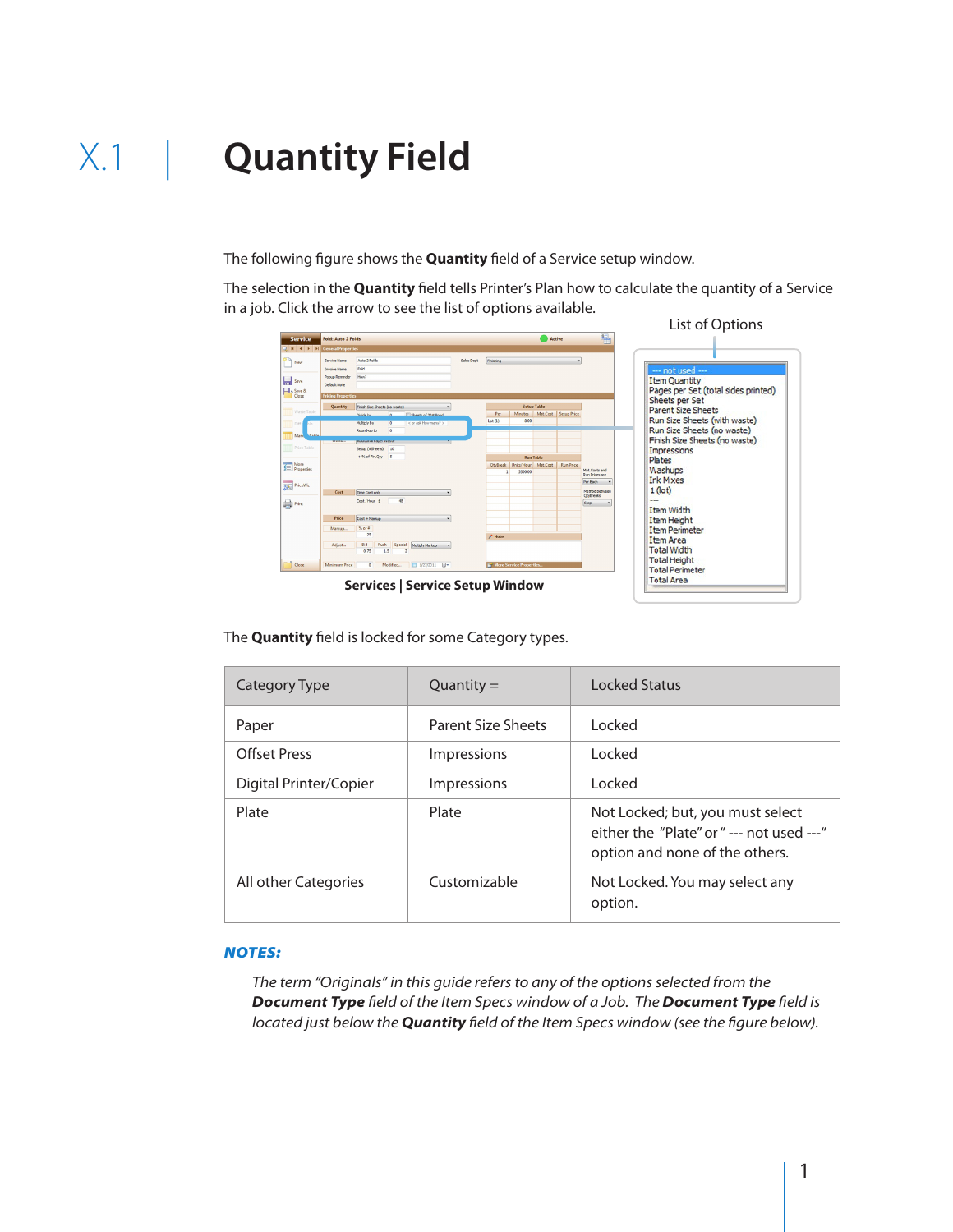

*Reminder:* Following are some of the symbols used in this guide:

| <b>Symbol in Printer's Plan</b> | <b>Signifies</b> |
|---------------------------------|------------------|
| ₩                               | multiply by      |
|                                 | divide by        |
| #                               | number of        |

#### **Options in the "Quantity" Field**

| <b>Options</b>  | <b>Descriptions</b>                                                                                                                                                                                                           |                   |
|-----------------|-------------------------------------------------------------------------------------------------------------------------------------------------------------------------------------------------------------------------------|-------------------|
| ---not used --- | If this option is selected, Printer's Plan will ask for the quantity of the Service in the Item<br>Specs window. The specific question asked will depend upon the option selected in the<br><b>Cost</b> field of the Service. |                   |
|                 | Service Setup Window                                                                                                                                                                                                          | Item Specs Window |
|                 | Cost<br>Time Cost only                                                                                                                                                                                                        | How long?<br>0:00 |
|                 |                                                                                                                                                                                                                               | Type as HR:MN     |
|                 | Cost<br>Material Cost only                                                                                                                                                                                                    | How many?         |
|                 |                                                                                                                                                                                                                               | 1                 |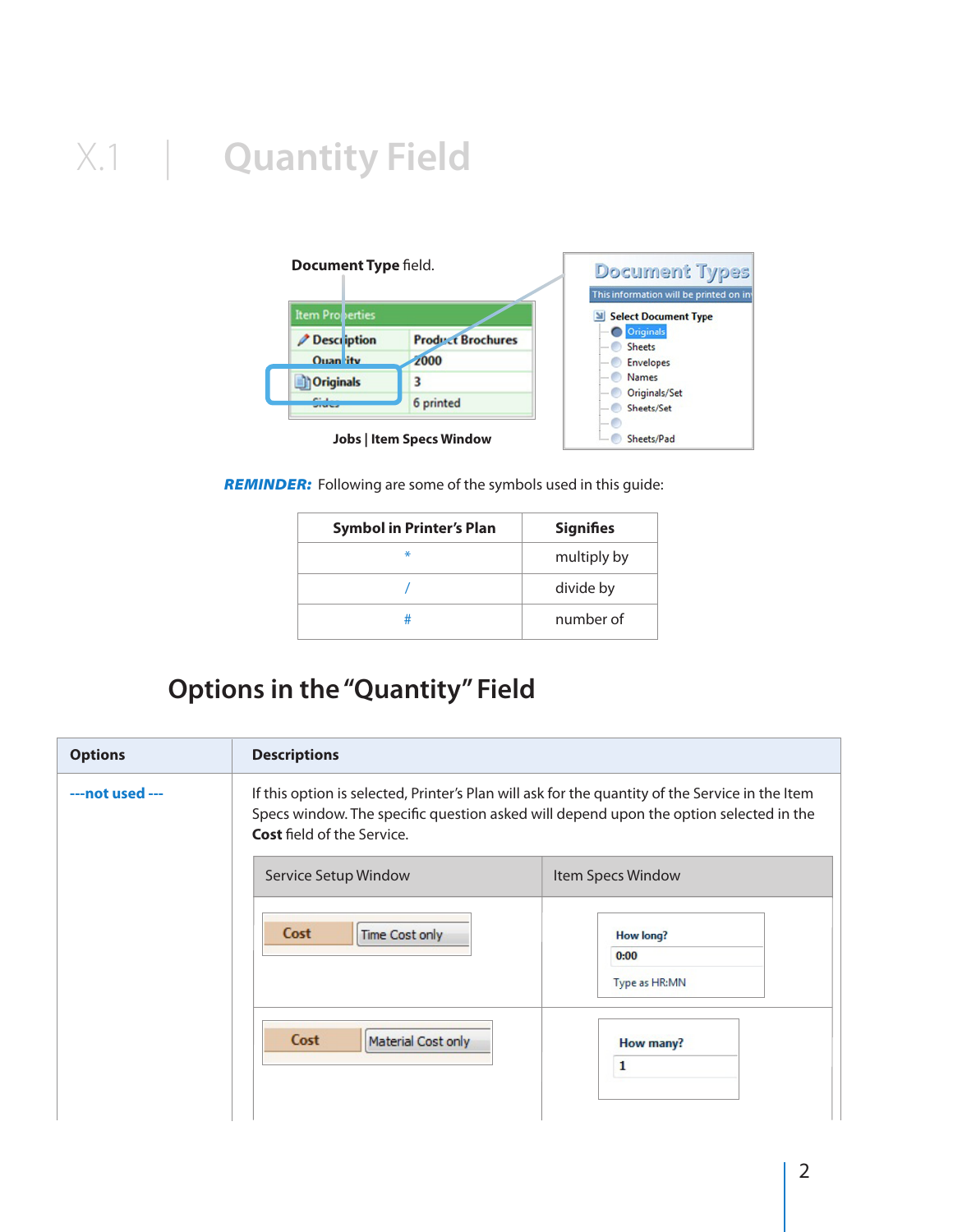|                                               | Printer's Plan will ask "How many?" If<br>there is no setup time and no speed in<br>Cost<br>Time Cost + Material Cost<br>the Run Table (Units/Hr), it will also ask<br>"How long?" |  |  |  |  |  |  |  |
|-----------------------------------------------|------------------------------------------------------------------------------------------------------------------------------------------------------------------------------------|--|--|--|--|--|--|--|
|                                               | <b>NOTE:</b> The "---not used ---" option has a different meaning for Plate services<br>(see "Plate").                                                                             |  |  |  |  |  |  |  |
| <b>Pages per Set (total</b><br>sides printed) | $=$ Value marked "printed" in the Sides field of the Item specs window.<br><b>Item Properties</b>                                                                                  |  |  |  |  |  |  |  |
|                                               | <b>Product Brochures</b>                                                                                                                                                           |  |  |  |  |  |  |  |
|                                               | <b>Description</b><br>Quantity<br>2000                                                                                                                                             |  |  |  |  |  |  |  |
|                                               | <b>Originals</b><br>3                                                                                                                                                              |  |  |  |  |  |  |  |
|                                               | Sides<br>6 printed                                                                                                                                                                 |  |  |  |  |  |  |  |
|                                               | <b>Jobs   Item Specs Window</b>                                                                                                                                                    |  |  |  |  |  |  |  |
| <b>Sheets per Set</b>                         | $=$ Value in the <b>Originals</b> field of the Item specs window.                                                                                                                  |  |  |  |  |  |  |  |
|                                               | <b>Item Properties</b>                                                                                                                                                             |  |  |  |  |  |  |  |
|                                               | <b>Description</b><br><b>Product Brochures</b>                                                                                                                                     |  |  |  |  |  |  |  |
|                                               | Quantity<br>2000                                                                                                                                                                   |  |  |  |  |  |  |  |
|                                               | <b>Originals</b><br>3                                                                                                                                                              |  |  |  |  |  |  |  |
|                                               | Sides<br>6 printed                                                                                                                                                                 |  |  |  |  |  |  |  |
|                                               | <b>Jobs   Item Specs Window</b>                                                                                                                                                    |  |  |  |  |  |  |  |
| <b>Parent Size Sheets</b>                     | $=$ #Finish Size Sheets / (#Out * #Up) + Waste.                                                                                                                                    |  |  |  |  |  |  |  |
|                                               | The #Out and #Up are displayed with the Paper Specs in the Item Specs window.                                                                                                      |  |  |  |  |  |  |  |
|                                               | Text Coated<br>80# Sterling Ultra Matte<br>$11 \times 17$<br><b>3 Originals</b>                                                                                                    |  |  |  |  |  |  |  |
|                                               | Run: 11 x 8.5<br>Finish: 5.5 x 8.5<br>(2 out 2 up)                                                                                                                                 |  |  |  |  |  |  |  |
|                                               | Front: Black                                                                                                                                                                       |  |  |  |  |  |  |  |
|                                               | <b>Back: Black</b>                                                                                                                                                                 |  |  |  |  |  |  |  |
|                                               | <b>Jobs   Item Specs Window   Paper Specs Window</b>                                                                                                                               |  |  |  |  |  |  |  |
| <b>Run Size Sheets</b><br>(with waste)        | $=$ #Parent Size Sheets * #Out (includes waste).                                                                                                                                   |  |  |  |  |  |  |  |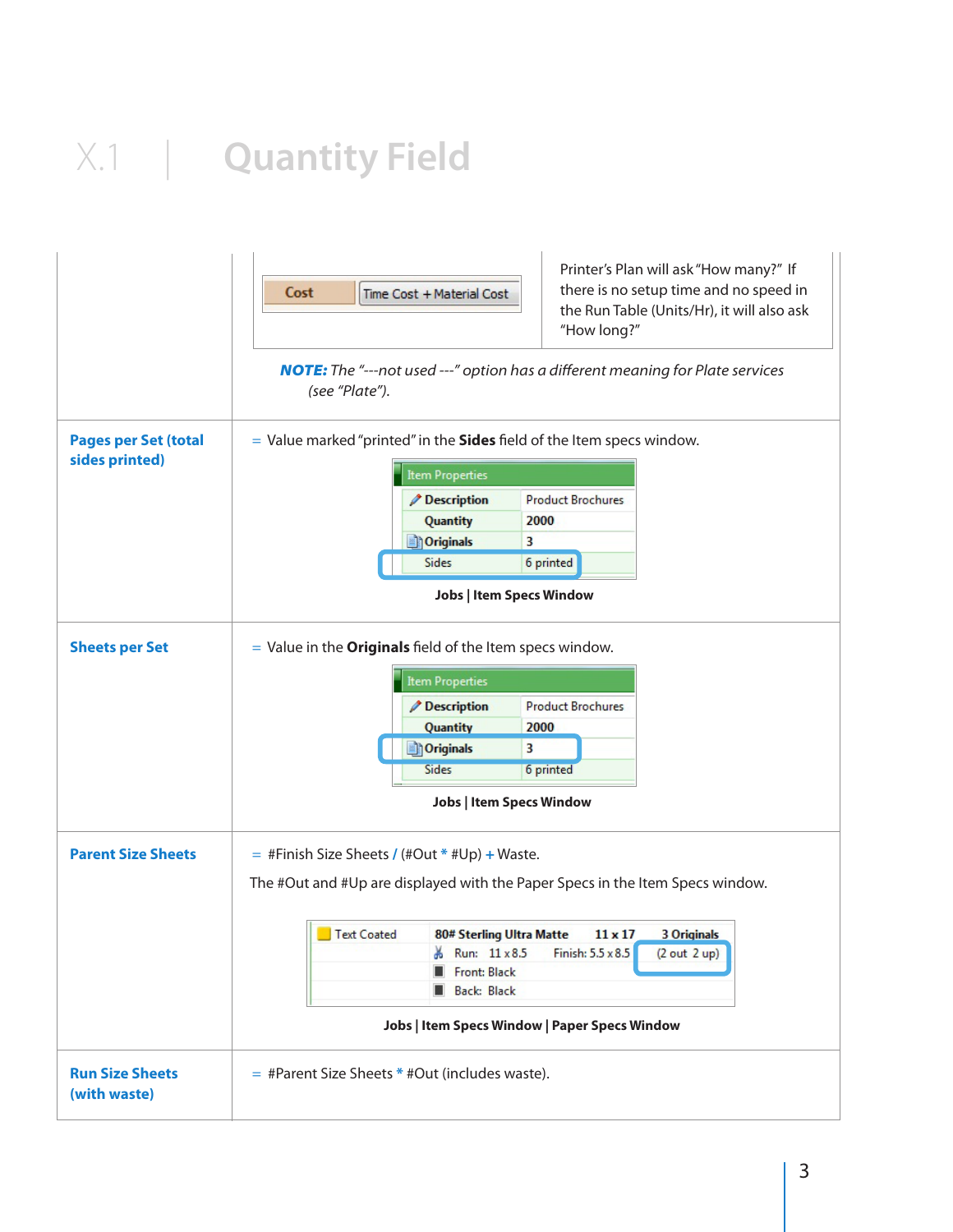| <b>Run Size Sheets</b><br>(no waste)                                                    | $=$ #Parent Size Sheets $*$ #Out (does not include waste).                                                                                                                                                                                                                                                                                                                                                                                                                                                                                                                                                                                                          |
|-----------------------------------------------------------------------------------------|---------------------------------------------------------------------------------------------------------------------------------------------------------------------------------------------------------------------------------------------------------------------------------------------------------------------------------------------------------------------------------------------------------------------------------------------------------------------------------------------------------------------------------------------------------------------------------------------------------------------------------------------------------------------|
| <b>Finish Size Sheets</b><br>(no waste)                                                 | $=$ Item Quantity $*$ #Originals $*$ #Parts (no waste).<br>#Parts is the value in the "Parts" field of the Paper setup window.<br>Quantity<br>Parent Size Sheets<br>Number of Parts<br>$\overline{\mathbf{3}}$<br>Round-up to<br>$\overline{0}$<br>Waste<br>Use Waste Table Row# 1<br><b>Services   Paper Setup Window</b>                                                                                                                                                                                                                                                                                                                                          |
| <b>Impressions</b><br>(In Digital jobs,<br>"Impressions" is<br>equivalent of "Clicks".) | $=$ #Run Size Sheets * #Passes.<br>#Passes is the number of times paper goes through an offset or digital printer.<br>Printer's Plan calculates #Passes based on:<br>Colors / Side property of the printer:<br>$\bullet$<br>(1 pass/1 color/side)<br>1/0<br>2/0<br>3/0<br>4/0<br>5/0<br>6/0<br>7/0<br>8/0<br>9/0<br>(1 pass/9 colors/side)<br>1/1<br>$(1$ pass/1 color)<br>2/2<br>3/3<br>4/4<br>5/5<br>6/6<br>717<br>8/8<br>9 / 9<br>(1 pass/9 colors)<br>Digital (1 click/side of FinSize)<br>Digital (1 dick/side of RunSize)<br>Services   Printer (Offset or Digital) Setup Window   Colors/Side Field<br>Front and Back colors assigned to a job:<br>$\bullet$ |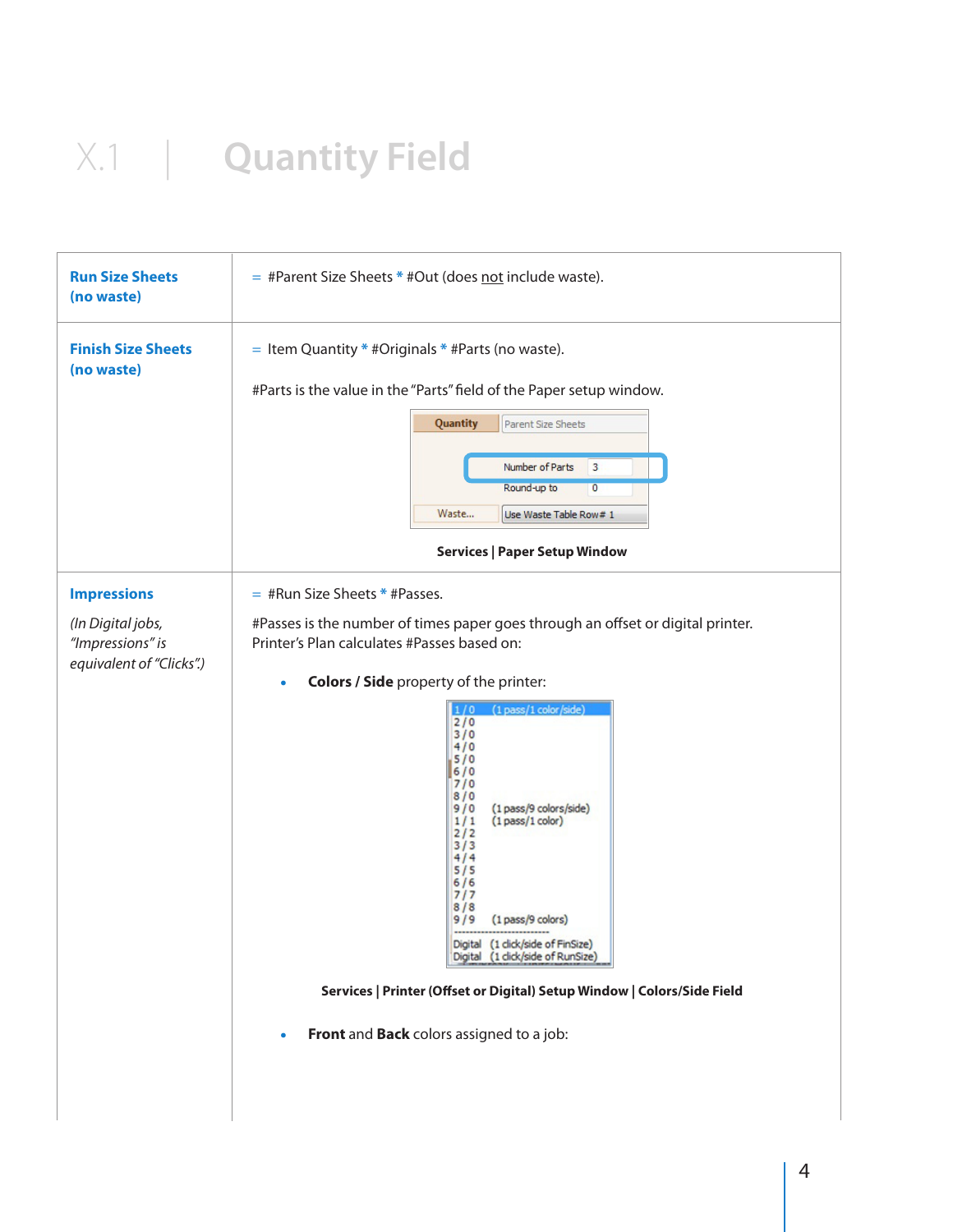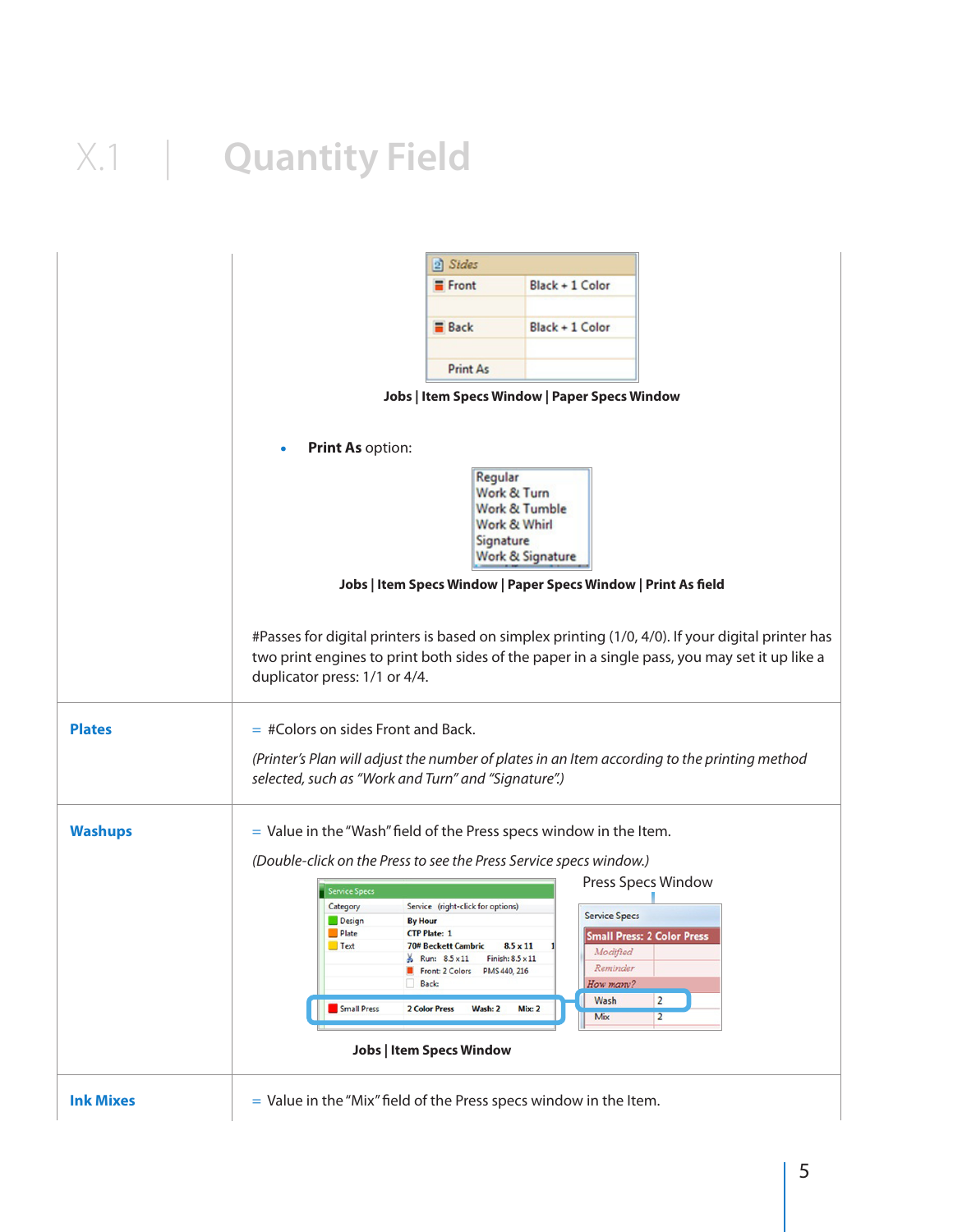|                       | <b>Service Specs</b><br><b>Small Press: 2 Color Press</b><br>Modified<br>Reminder<br>How many?<br>$\overline{2}$<br>Wash<br>$\overline{2}$<br>Mix<br>Add Quick Notes<br>Jobs   Item Specs Window   Press Specs Window                                                                       |
|-----------------------|---------------------------------------------------------------------------------------------------------------------------------------------------------------------------------------------------------------------------------------------------------------------------------------------|
| 1 (Lot)               | $= 1$ (Quantity of Service is always 1).                                                                                                                                                                                                                                                    |
| --- (divider line)    | The options below this line use the Document Size information assigned to the<br>Size (W x H) field of the Item Specs window.                                                                                                                                                               |
| <b>Item Width</b>     | = Width (W) from the <b>Size (W x H)</b> field of the Item Specs window<br>(24 in the figure below.)<br><b>Price Level</b><br>Normal<br><b>Price Rounding</b><br>On<br><b>Format Unit Price</b><br>Per Each<br>Size (W x H)<br>24 x 36<br><b>Jobs   Item Specs Window</b>                   |
| <b>Item Height</b>    | $=$ Height (H) from the <b>Size (W x H)</b> field of the Item Specs window<br>(36 in the figure below.)<br>Normal<br><b>Price Level</b><br>▼<br><b>Price Rounding</b><br>On<br>٠<br><b>Format Unit Price</b><br>Per Each<br>v<br>Size (W x H)<br>24 x 36<br><b>Jobs   Item Specs Window</b> |
| <b>Item Perimeter</b> | $=$ (Item Width + Item Height) * 2<br>(120 in the figure below.)                                                                                                                                                                                                                            |